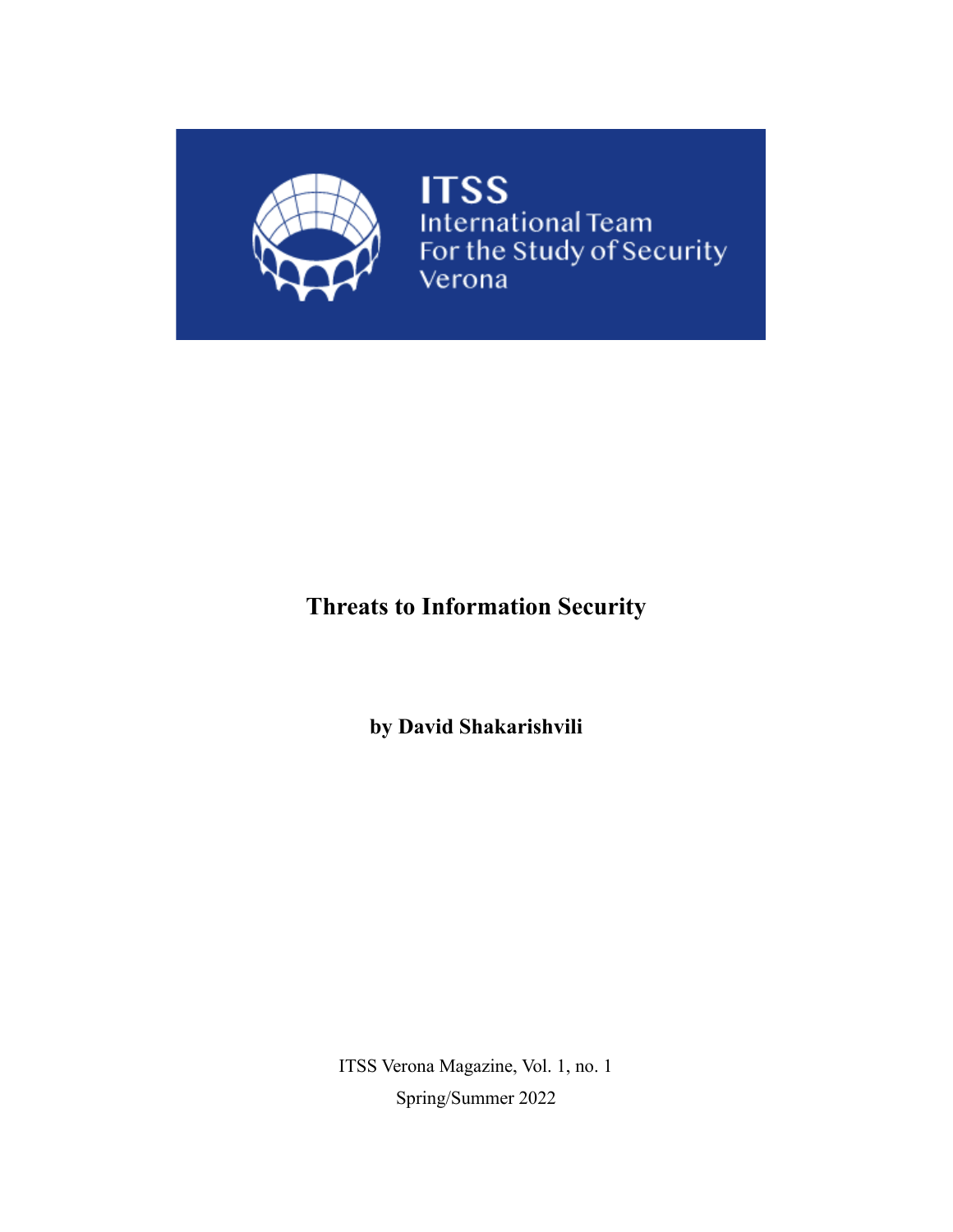# **Threats to Information Security**

David Shakarishvili

**To cite this article**: David Shakarishvili, *Threats to Information Security*, ITSS Verona Magazine, Vol. 1, no. 1, Spring/Summer 2022.

**Keywords**: Information security, Cyber security, Socio-technical, System threat.

**ITSS Verona website**:<https://www.itssverona.it/itss-magazine>

**LinkedIn:** <https://www.linkedin.com/company/itss-verona/>

**Instagram:** [https://instagram.com/itss\\_verona?igshid=YmMyMTA2M2Y=](https://instagram.com/itss_verona?igshid=YmMyMTA2M2Y=)

**Twitter:** <https://twitter.com/itssverona>

**Published online**: June 18th, 2022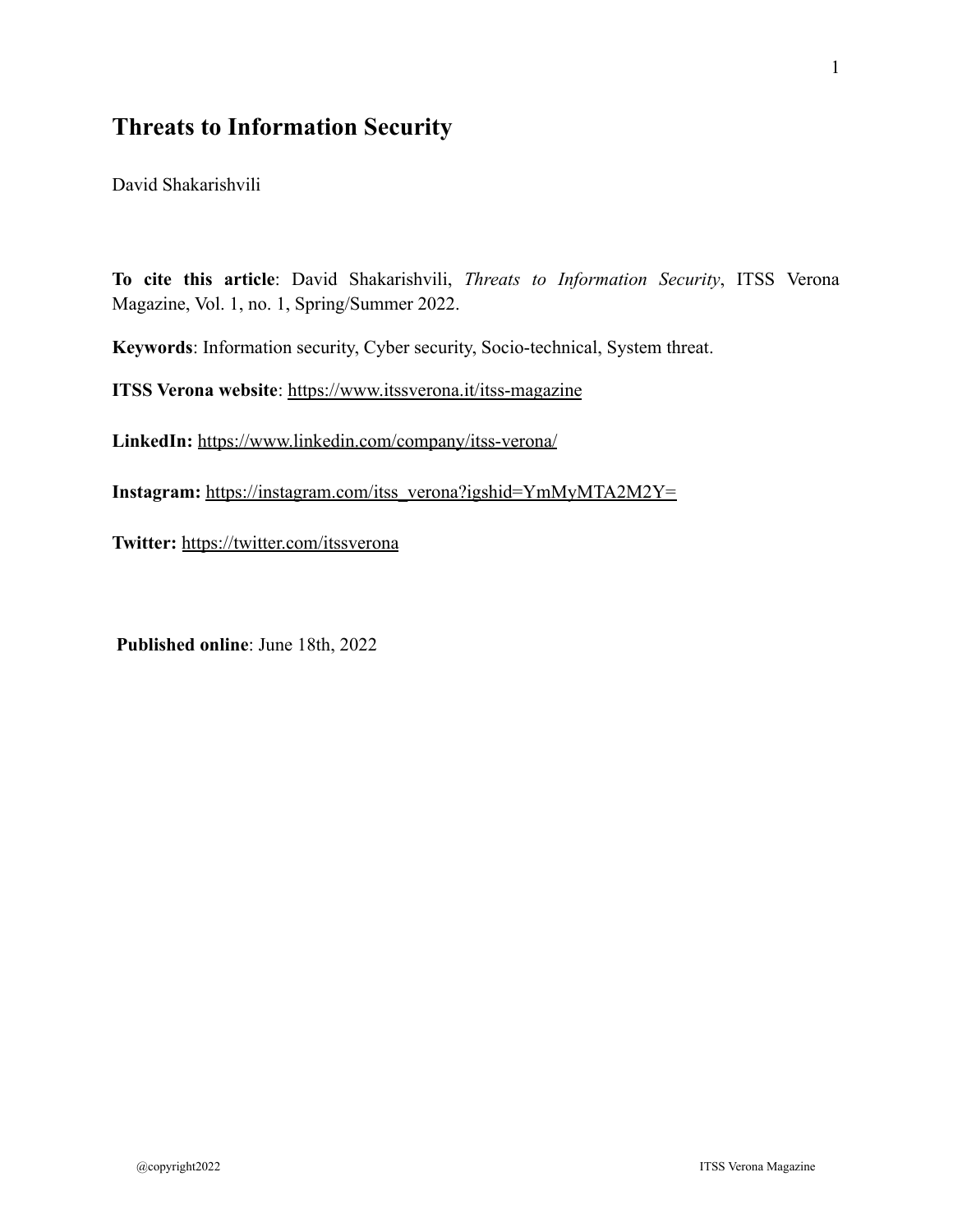**Abstract:** Information security is an integral part of the modern world. The critical relation between information and national security is growing by the day. This is due to both the advancing of the digital age and the systematic nature of public and private cyber attacks. Countries around the world are trying to develop sophisticated and comprehensive information security policies which will protect critical infrastructure and prevent attacks. As the digital era progresses, this discipline becomes a turning point for both individual development and regional policy. Hence, there is a need for an objective assessment of current issues in information security. More precisely, the specifics of a country, its technological preparedness, and regional positions, should all be taken into account when implementing information security policies.

# **Scientific Methodology**

This essay discusses existing information security practices, international standards, and key challenges through secondary literature and statistical data. The paper also makes use of comparative analysis to present information security policies of developing countries. The aim of this paper is to assess current issues in information security, and to develop recommendations based on best practices. This analysis also seeks to pinpoint under-addressed topics which will likely be the subject of future research in information security.

# **Introduction**

Every day, the importance of information security in the national security system grows. This is due to the progression of the digital age and the regularity of cyber attacks in both the public and private sectors. Countries across the world strive to create sophisticated and comprehensive information security policies, hence the need for a global evaluation of these strategies. In a time of unprecedented globalization, , this discipline becomes a turning point in both international relations and regional policy. Information security management is a discipline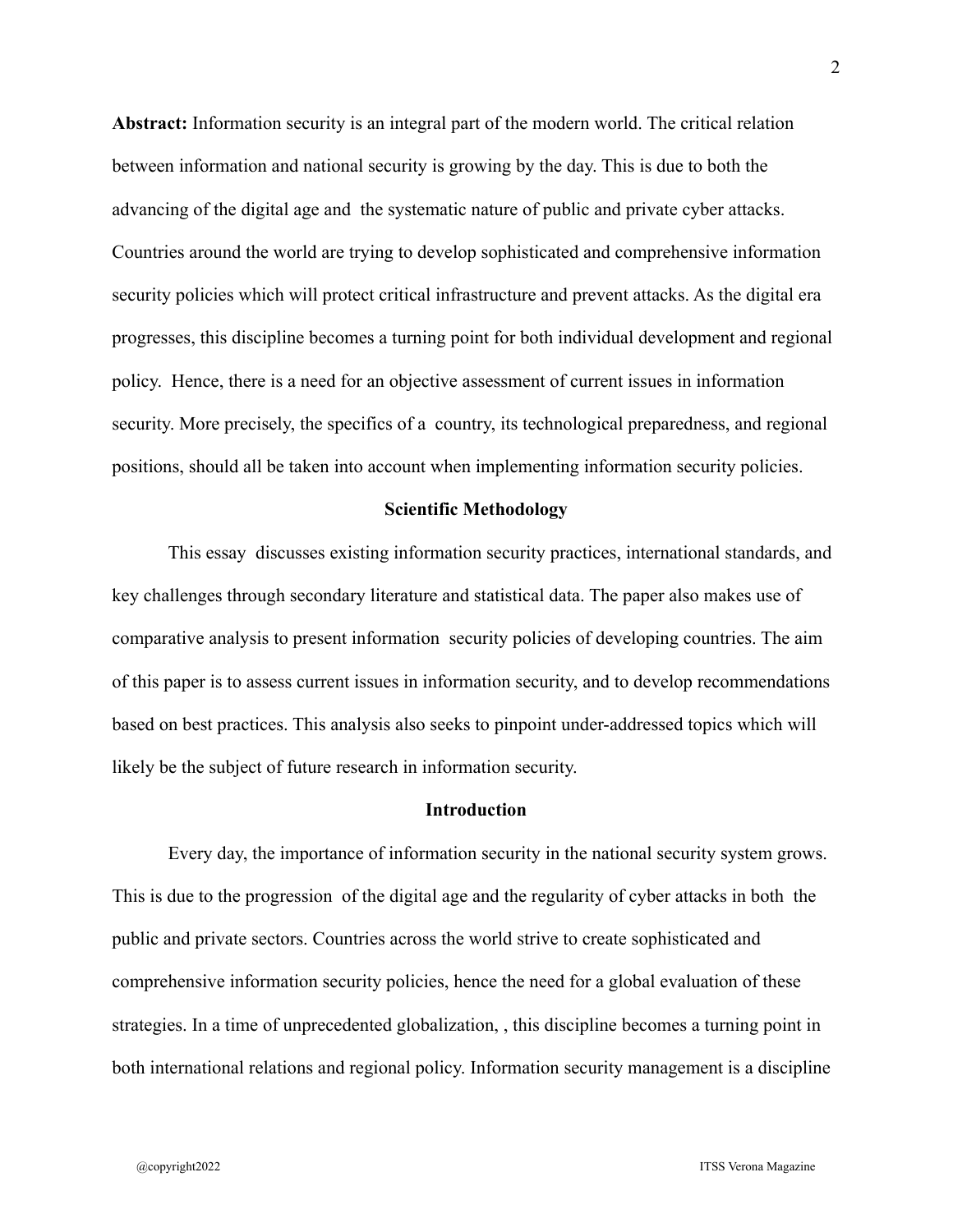which examines security models associated with the protection of state assets, the classification of sensitive information, and the security of top secrets. In contrast, the majority of social science fields view information security as an independent sphere, rather than the interrelated discipline which it is.

#### **1.The simple understanding of Information Security**

The definition of information security is still a matter of scientific debate. For example, the line between cyber security and information security is not clearly defined. However, for many scholars, cyber security is understood as one smaller, technical component of the broader information security system (Hameed, 2020). Cyber security refers to specific network devices, while information security includes all kinds of sources (Gantz & Philpott, 2013).

# **Theoretical Overview**

The main theories used in information security research can be divided into two categories: organizational and state level (Fredonia, 2010). However, be noted that there are organizations that are highly influential actors at state and regional levels. Accordingly, there is a high correlation between organizational and state elements of information security. Confidentiality, which refers to the preservation of organizational assets and sensitive material, authenticity, which refers to data quality assurance in case management processes, and availability, which refers to unrestrained access to classified information, have historically been the three main components of information security. Based on the above-mentioned theories, information security is a systematic set of practices designed to protect data from unauthorized access or alterations, both during storage and in the process of transference from one location to another. The following theories, to be discussed below, help create an assessment framework for key threats.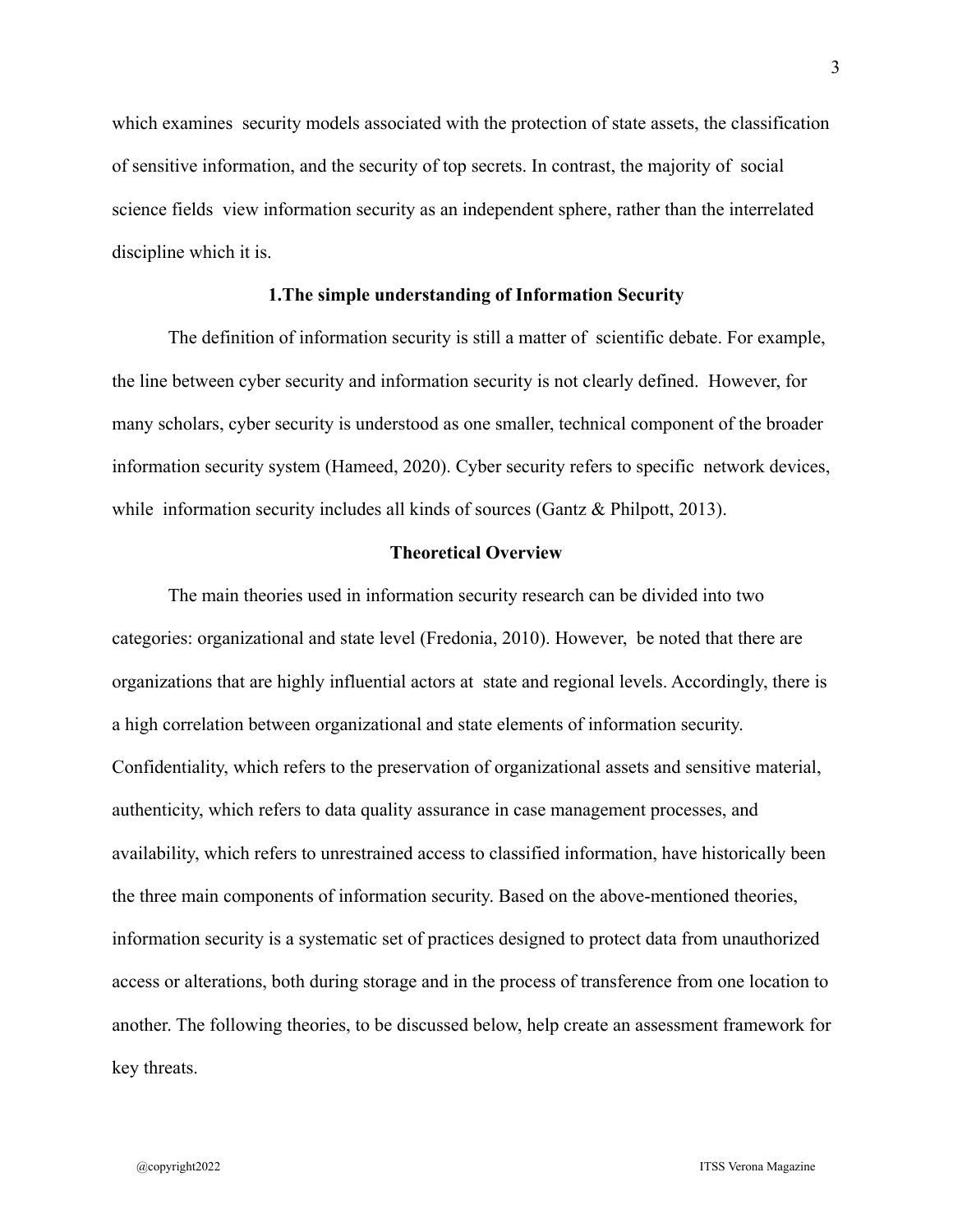#### **1.1 Theory of socio-technical systems**

The starting point of information security threat detection is the linking of social and technical directive norms (Appelbaum, 1997). Socio-technical theory is based on two main principles. The first principle implies a general set of social and technical factors, the connection of which determines the successful or unsuccessful environment for the process. This relationship is on the one hand linear, which implies the prediction of the technical side, and on the other hand the nonlinear social part, which implies the nature of the individual. The application of this theory is real, and such an interpretation of convergence is not trivial (Walker & Stanton, 2015). Moreover, the determinants of the theory of socio-technical systems are of a beneficial nature to the organization.

# **1.2 Two dimensions of threat**

Placing the above theory in a historical context, it is possible to see that the latter was created based on an effective system of industrial best practices (Trist, 1981). This is evidenced by the basic principles on which the theory was based. The collection of data, these fundamental principles towards alteration in order to optimize social and technical factors. This process highlighted another reliable indicator: the influence of external factors (Doebbeling, 2013). It is in this third determinant that we encounter the hazard identification indications.

# **1.3 Dimension of External Factors**

External factors can include all events that threaten information security at the state and organizational levels. Threat classification can be either sectoral or common. Sectoral threats are specific to a certain direction, while common threats are multisectoral in nature. For example, industrial/ economic espionage undermines the information security of the business sector, while cyber-attacks are a multisectoral challenge (Shakarishvili, 2021). In conclusion, the theory of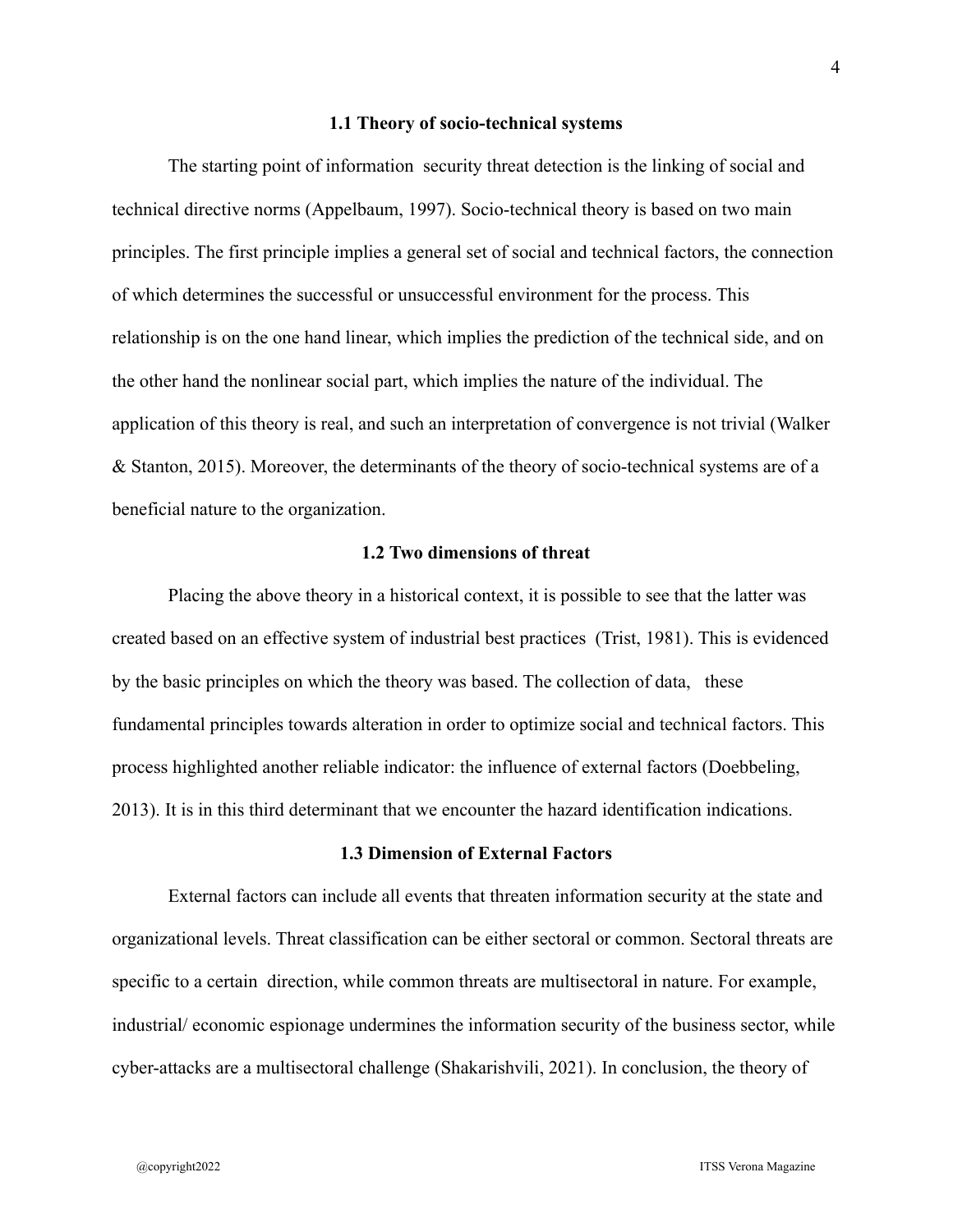socio-technical systems is only effective when the specifics of the sector are taken into account.

# **2.Threat identification in the information security system**

Using the theories presented here, this essay analyzes what kind and/or degree of correlation there is between information security and management. This paper has outlined the key components of an organizational information security environment. Measuring the resilience of an information security environment helps to determine whether the latter is ready to withstand damage caused by an external factor as well as what impact it has on security scales.

# **2.1 Classification of Threats**

Information security threats can be divided between those motivated by human factors, and those motivated by technological factors. However, these threats tend to be varied, dynamic and time-dependent.on security. These threats are:

- 1. Threats motivated by the human factor;
- 2. Threats motivated by the technological factor (Champion, 2004);

Human-caused threats are often considered to stem from internal organizational issues whether intentional or unintentional (Jouini, Rabai, & Aissa, 2014). Technological threats are mainly due to a lack of information, network and other devices (IT SECURITY CENTER (ISEC), 2009). Both risk factors, however, should be investigated as symbiotic, and not independent phenomena. The latest form of such a symbiotic threat is economic espionage. Espionage has been singled out for intelligence purposes, and as a high-caliber information security threat (Shakarishvili, 2021). In addition to the fact that industrial espionage is the second priority of the Federal Bureau of Investigation, the following statistics are also telling.

# **2.2 Different Types of Threats**

Today, the demand and guarantees of business intelligence are so high that they have a colossal impact on the global economy. According to the latest statistics, spending on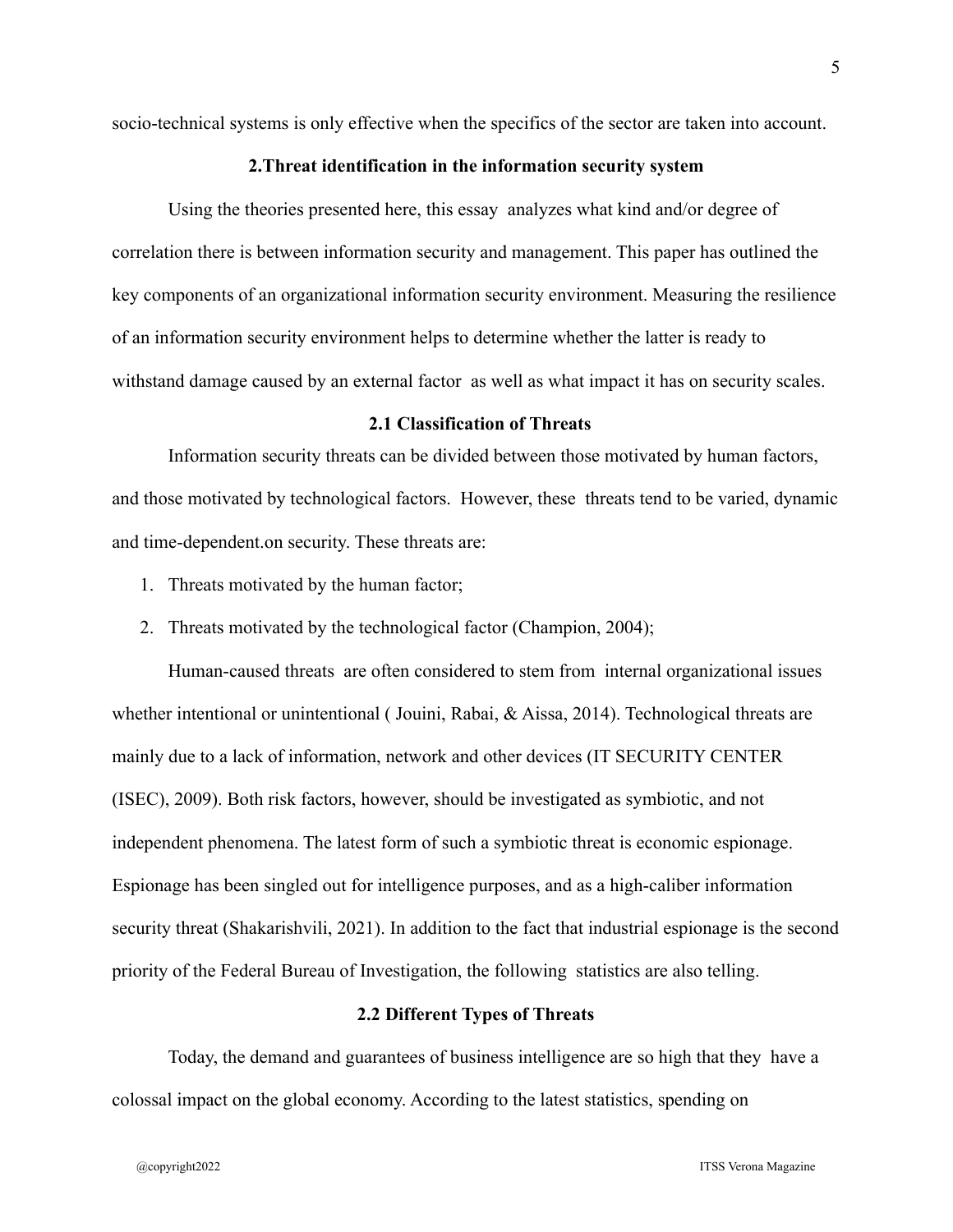intelligence from 2016 to 2020 will increase from \$15.24 to \$29.48 billion USD, compounded by an 11 percent annual growth rate (Bulao, 2021). This is a growing trend incloud-based businesses, whose spending in 2013-2018 has grown from \$750 million to \$2.5 billion USD, with a compound annual growth rate of 31 per cent (Bulao, 2021). Forty-six percent of small businesses use business intelligence tools as key elements of their organization's strategy. It also named four of the largest and most protected mega corporations in business intelligence: 1. Amazon Web Service; 2. Microsoft Azure; Google Cloud; 4. IBM Bluemix (Shakarishvili, 2021).

As of 2020, the picture of espionage targets is diverse. However, the top three victims in the industrial sector are financial, informational, or public profile organizations (Joseph Johnson, 2020).

As seen from the data, information security threats are growing which has also caused an increase in the share of costs corporations will spend fighting them from year to year. Furthermore, in addition to the private actors, international standards on what kind of information security policies should be pursued are also important.

# **3.International Information Security Standards**

# **3.1 The Main Standards of European Union**

In 2020, the European Commission and the High Representative of the Union for Foreign Affairs and Security Policy presented a cyber security strategy with new focuses (Commission, 2020). These included the following:

1. *NIS directive* - Network security and information systems that address the information security readiness of States. The directive obliges member states to set up an interagency coordination council and to cooperate with one other. This indicates the growing scale of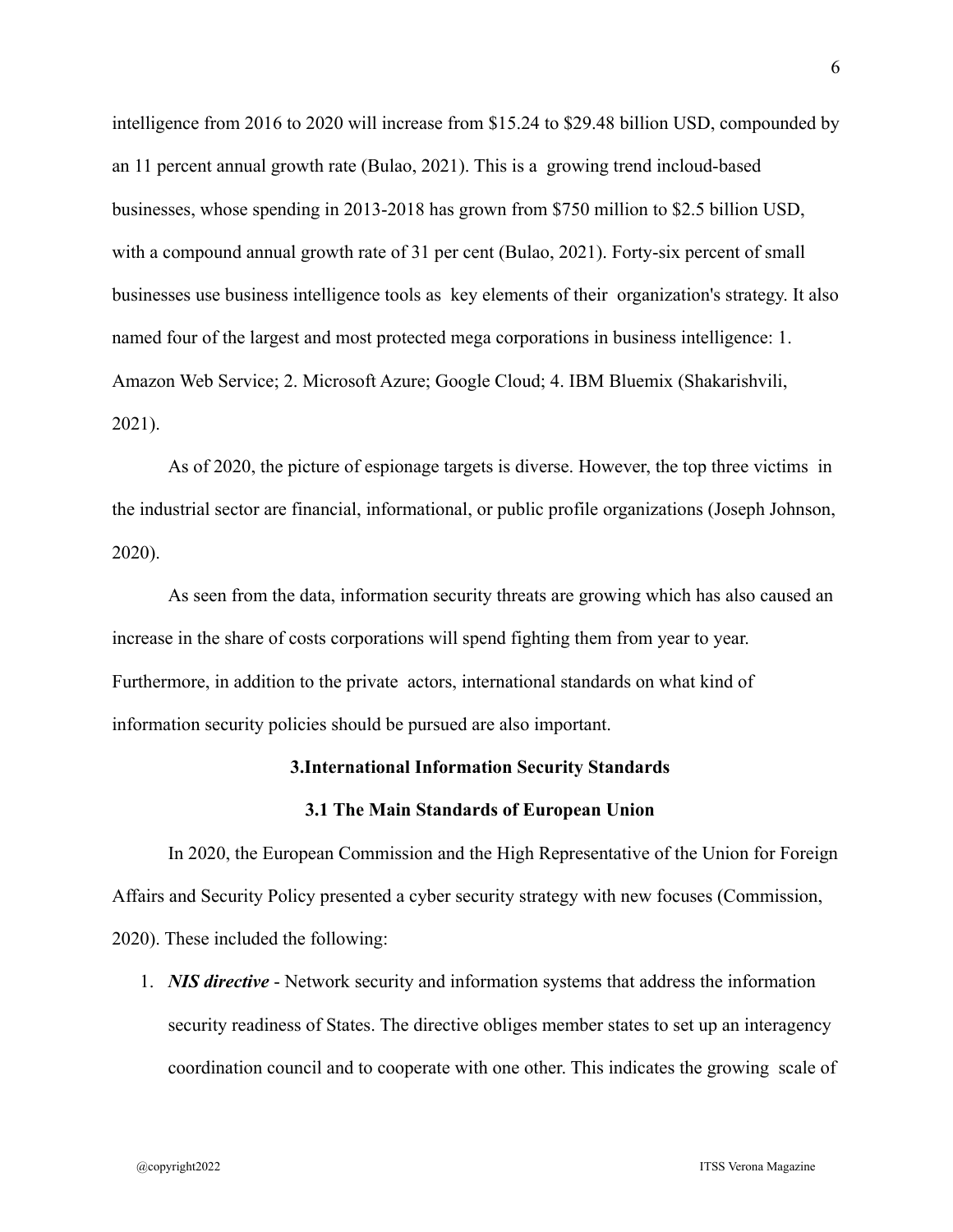the threat. In recent years, information security attacks have not only been a source of harm to some countries, but also a kind of measure by which the information security environment has been assessed. This new strategy,implies that the challenges of information security are of unlimited scale and need to be addressed at the continental level (Commission, 2020);

- 2. *Public-Private Partnership (PPP)* The strategy also makes recommendations for private-public sector cooperation. Whereas the private sector is more flexible and dynamic in implementing innovations, the public sector ought to create stronger legal framework (Commission, 2020);
- 3. **Voting s***ecurity* The electoral process remains one of the main challenges to information security, especially in developing countries. The strategy created by the EU is also acceptable for non-EU countries, because it is schematic. A key purpose of attacking an information security environment is to influence voters using a tool of instant effect, to put it more simply, to leave a shocking and negative mark on the public (Shakarishvili, საქართველო, 2020). In such a case, the goal is to split public opinion based on contradictory views that are still strongly prevalent in post-Soviet countries; for example, Soviet nostalgia, lack of freedom of choice, disproportion of election results and voter turnout. In short, the information security attack introduces a new narrative and/or promotes the popularity and/or democratic values of the existing narrative, attacking common sense (Shakarishvili, საქართველო, 2020).

This strategy is not only of a recommendatory nature, but also provides solid leverage to address fundamental issues. For example, given the scale of information security threats, a cyber unit and a blueprint have been developed for risk assessment and prevention. However, the effectiveness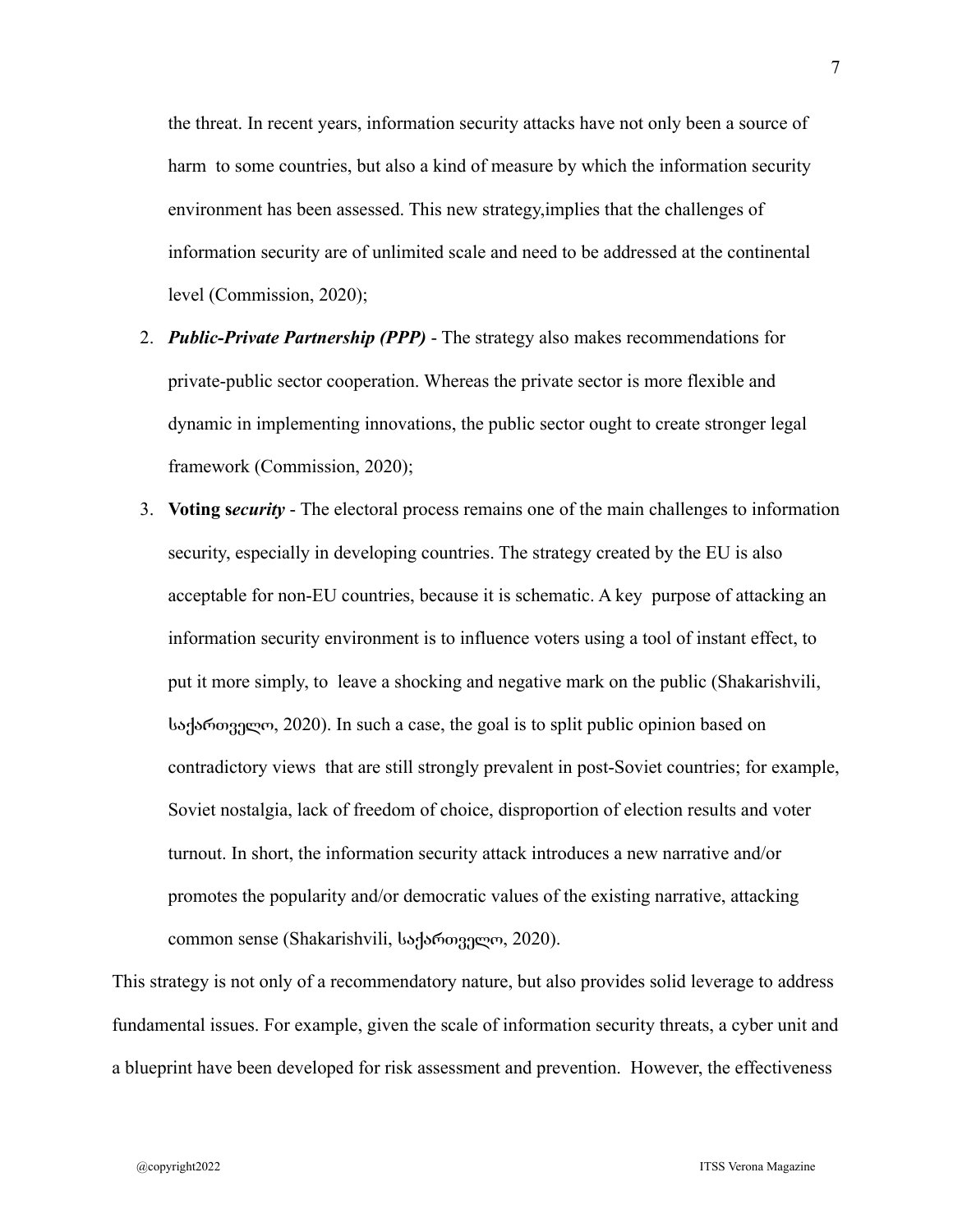of the strategy cannot be assessed, as future risks and information security challenges determine how effective, efficient, and prevention-oriented the strategy is in dealing with such crises.

# **Conclusion**

The threat to information security can be shaped by both external actors (neighboring state - society) and as internal actors (government - society). To state that a threat provoked by an outside state is more dangerous than a campaign initiated by a local is false. Both are aimed at the destruction of society, and attempt to influence public opinion through undemocratic manipulation. In some cases, propaganda produced by a local government to serve private interests can also act in the interests of a foreign nation. Thus, the following factors should be considered when implementing regional and organizational information security policies:

- 1. *Innovation -* The development of artificial intelligence and its proper formation in a multi-sectoral environment to contribute to the strengthening of information security. With proper algorithms and programming, an autonomous system will be able to identify threats motivated by human, technological and external factors.
- 2. *Openness of experience* Even the most effective information security structure requires consideration of multiple actors. Accordingly, the creation of legal bases and circular systems should be based on the principle of cooperation. The advantage of this is that the threat will be identified from different perspectives.
- 3. *Raising of awareness* Different sectors in developing countries need to focus on knowledge specialization. Personnel with high visibility and low probability of risk are directly proportional.

As the challenges facing information security have grown so dramatically in recent years, each aspect of the discipline must be considered in order to respond quickly and effectively.